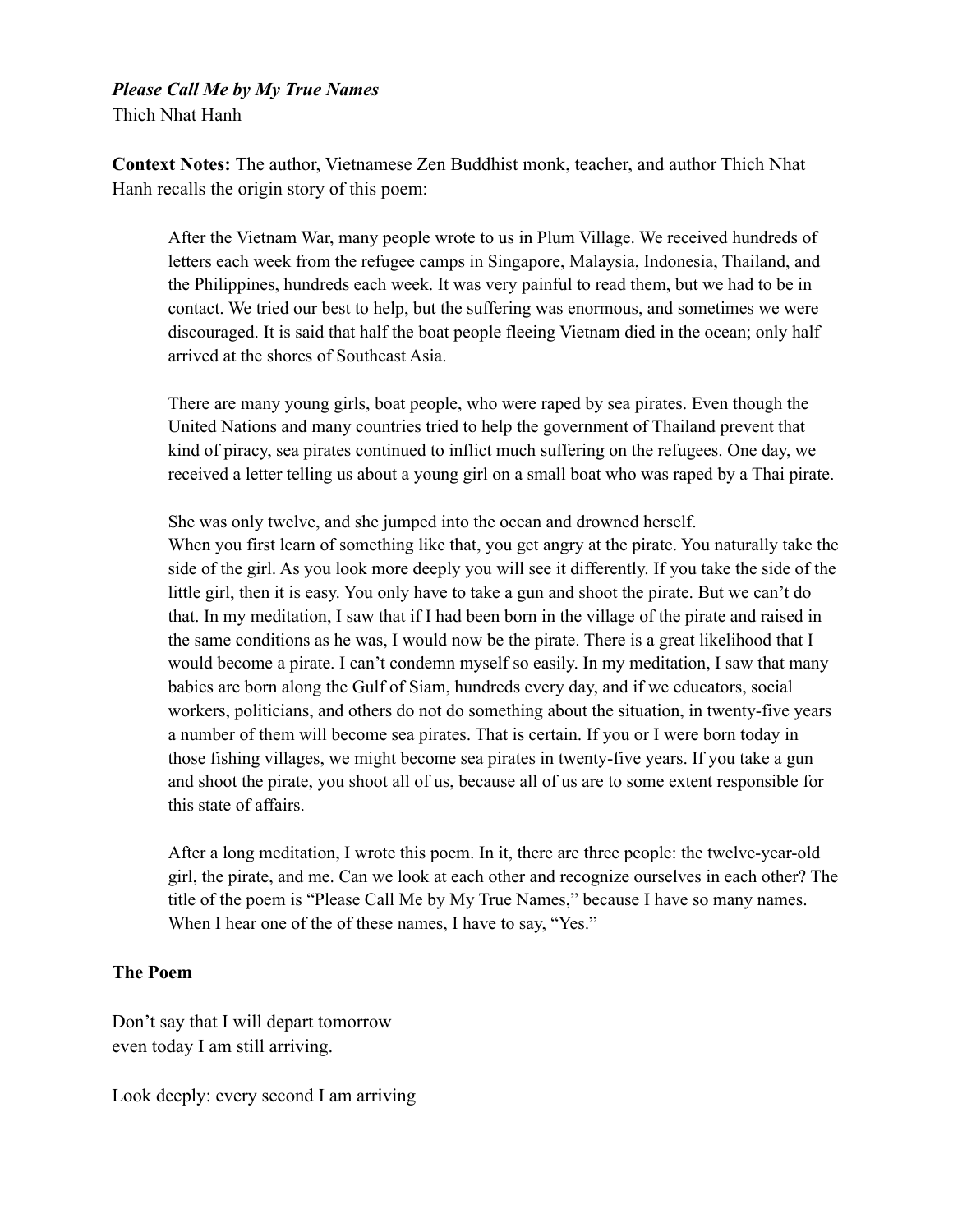to be a bud on a Spring branch, to be a tiny bird, with still-fragile wings, learning to sing in my new nest, to be a caterpillar in the heart of a flower , to be a jewel hiding itself in a stone.

I still arrive, in order to laugh and to cry , to fear and to hope.

The rhythm of my heart is the birth and death of all that is alive.

I am the mayfly metamorphosing on the surface of the river. And I am the bird that swoops down to swallow the mayfly.

I am the frog swimming happily in the clear water of a pond. And I am the grass-snake that silently feeds itself on the frog.

I am the child in Uganda, all skin and bones, my legs as thin as bamboo sticks. And I am the arms merchant, selling deadly weapons to Uganda.

I am the twelve-year-old girl, refugee on a small boat, who throws herself into the ocean after being raped by a sea pirate. And I am the pirate, my heart not yet capable of seeing and loving.

I am a member of the politburo, with plenty of power in my hands. And I am the man who has to pay his "debt of blood" to my people dying slowly in a forced-labor camp.

My joy is like Spring, so warm